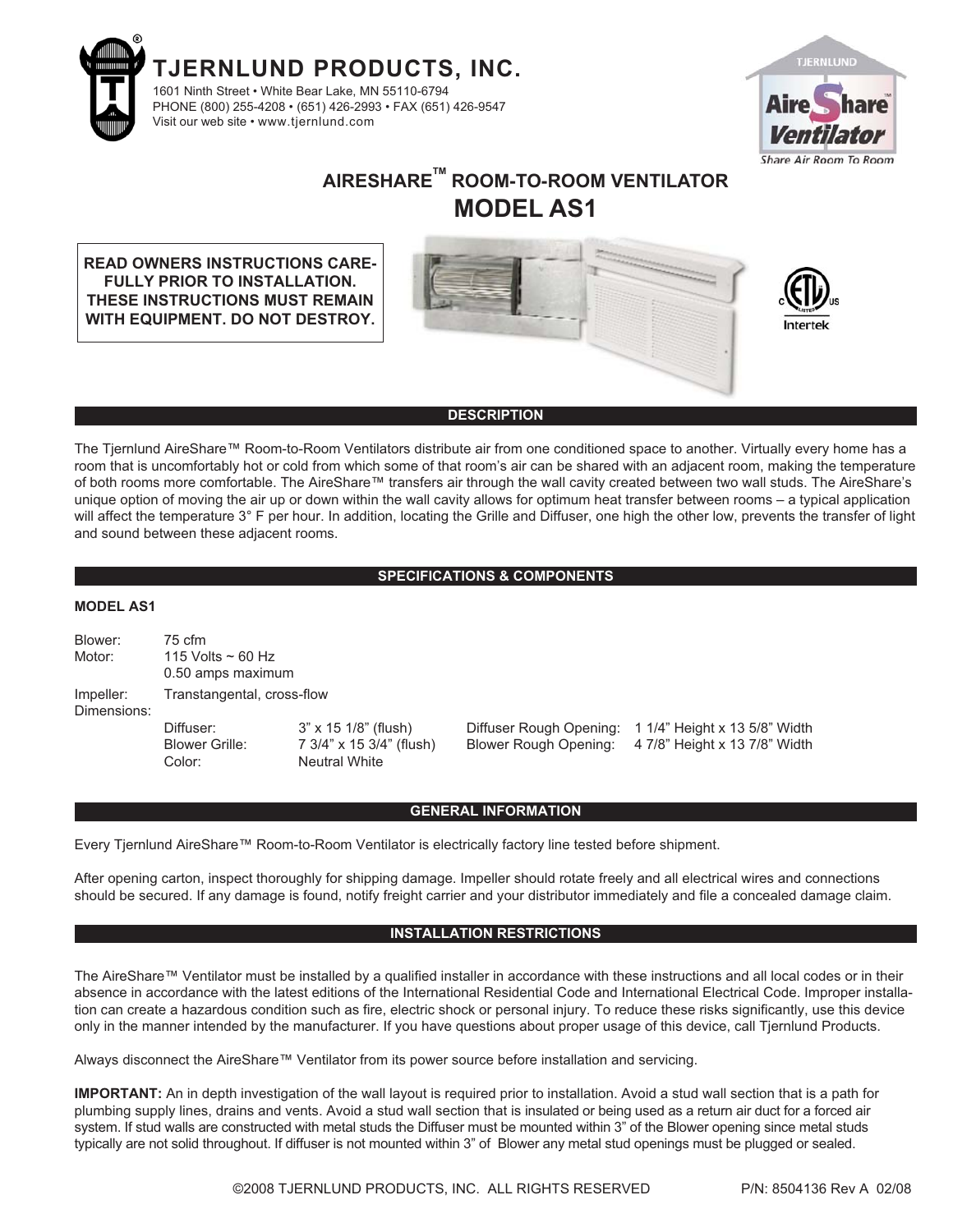## **WARNING**

- The AireShare™ may not be used to exhaust hazardous or explosive materials or vapors.
- The AireShare™ may not be installed in a ceiling.
- The AireShare™ may not be installed in an outside wall.
- The AireShare™ may not be installed in a wall rated as a "fire wall."
- The AireShare™ may not be used to move air from one floor (story) to another floor.
- The AireShare™ may not be used to move moisture-laden air from sources such as bathrooms and kitchens.
- The AireShare™ may not be used in a window.

**WARNING:** To reduce the risk of fire, electrical shock and injury to persons, the AireShare™ must be installed with the AS1 Diffuser that was provided with the AS1. Do not use this product without the AS1 Diffuser or with any Diffuser other than the AS1 Diffuser.

**WARNING:** To reduce the risk of fire or electrical shock, do not use this fan with any solid state speed control devices.

# **A** WARNING

#### **Disrupt power at circuit breaker to outlets within the stud wall you will be working.**

When sawing through sheetrock you must stop if you detect the saw blade coming in contact with any wiring or plumbing. Investigate further to determine if it is possible to safely continue to use this wall cavity space. Switch to another stud wall cavity if necessary.

#### **BEFORE YOU START:**

Determine the stud wall section that you want to use to mount the Blower and Diffuser. It may be preferable to select a stud wall section that contains an electrical outlet for wiring. **IMPORTANT: Wall studs must be spaced a minimum of 16" o.c., (See Diagram A).** Mark inside edges of studs the Aireshare™ will be installed between and verify there is at least 14" between the inside edges. Slide a stud finder down the wall between the studs to verify the stud wall cavity is completely open, (See Diagram B).

#### **TOOLS REQUIRED**

Sheetrock Saw Phillips & Straight Screwdrivers Level Tape Measure Utility Knife or Scissors Wire Stripper

### **INSTALLING DISCHARGE DIFFUSER**

**IMPORTANT:** Install Diffuser first if mounting the Blower down low and the Diffuser high so sheetrock from the Diffuser cut out does not fall into wall cavity and damage Blower. Install the Blower first if mounting the Blower high and Diffuser low so sheetrock from the Blower cut out does not fall into wall cavity and damage Diffuser.

- **NOTE:** Typical installations will have the Diffuser high and the Blower low, but there may be instances where it is desirable to have the Blower mounted high and the Diffuser low to take air from the ceiling level.
- 1. Determine if you would like a high or low discharge. The Diffuser may be mounted as close as 3" above the top of Blower cut out opening or as close as 3" to the ceiling.
- 2. Level and mark a line between studs where you want the top of the Diffuser, (See Diagram C)
- 3. Using a hand sheetrock saw carefully make a horizontal cut along the line. Cut the sheetrock completely until you come in contact with the opposite stud. **NOTE:** If studs are spaced greater than 16" o.c., the horizontal cut line should not exceed 14", (See Diagram D).









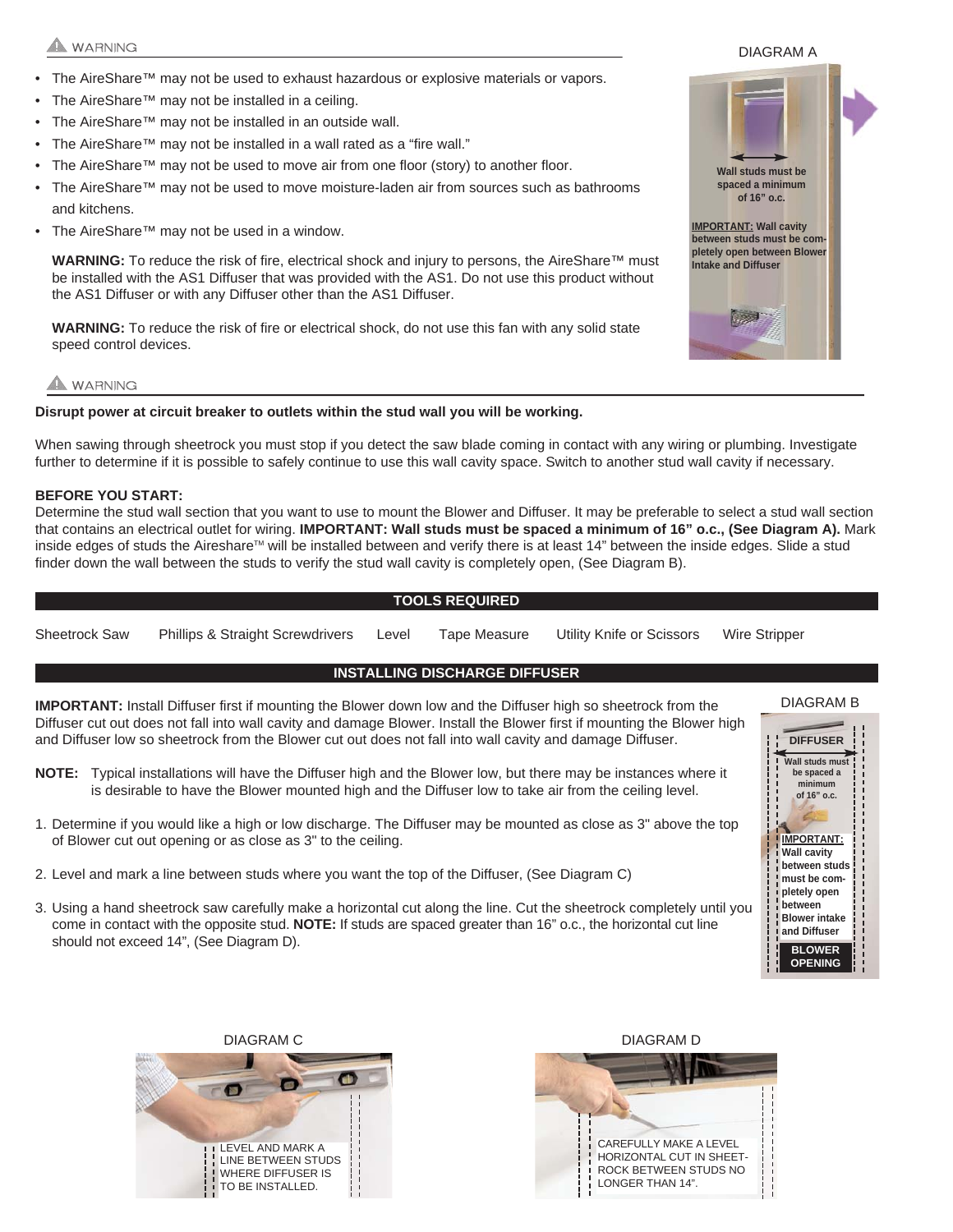- 4. Cut out Diffuser template on dashed lines. Align the top of template with the wall cut and center it so that there is an equal space between the right and left edges of the template and ends of the cut in the sheetrock. Mark all 4 corners of template, connect with a straight edge and cut Diffuser opening in wall **(Diffuser opening should be 1 1/4" high x 13 5/8" wide)**, (See Diagram E).
- 5. Insert Diffuser with the air scoop on the back pointing towards the Blower. Adjust tangs on the sides if necessary to secure a tight fit into the wall opening, (See Diagram F).



**BLOWER INSTALLATION**

**IMPORTANT:** Install Diffuser first if mounting the Blower down low and the Diffuser high so sheetrock from the Diffuser cut out does not fall into wall cavity and damage Blower. Install the Blower first if mounting the Blower high and Diffuser low so sheetrock from the Blower cut out does not fall into wall cavity and damage Diffuser.

- **NOTE:** Typical installations will have the Diffuser high and the Blower low, but there may be instances where it is desirable to have the Blower mounted high and the Diffuser low to take air from the ceiling level.
- 1. If installing in a stud wall section with an electrical outlet, place blower Intake Grille in desired position on stud wall verifying that the bottom edge is above floor molding and that the top edge is below the bottom of any electrical outlet cover. Level top edge and mark wall through the two mounting holes. **NOTE:** This is assuming the Blower is mounted down low and the Diffuser high., (See Diagram G). If installing the Blower up high and the Diffuser low, the top of the blower Intake Grille must be mounted at least 2" below the ceiling.
- 2. Use a level to draw a vertical plumb line up 2 7/16" inches from each marked hole. Connect the top of the lines using a straight edge, (See Diagram H).
- 3. Using a hand sheet rock saw carefully make a horizontal cut along the line going away from outlet. Cut the sheetrock completely until you come in contact with the opposite stud. **NOTE:** If studs are spaced greater than 16" o.c., the horizontal cut line should not exceed 14 1/2", (See Diagram I).







DIAGRAM I



- 5. Align the top of AS1 Blower template with the wall cut and center it so that there is an equal space between the right and left edges of the template and ends of the cut in the sheetrock. Mark all 4 corners of template, connect with a straight edge and cut rectangular opening in wall **(Model AS1 Blower opening should be 4 7/8" high x 13 7/8" wide)**, (See Diagram J).
- 6. Provide a switched 120 VAC power source with leads long enough to connect to the motor leads of the AireShare™ while it is positioned just outside Blower opening cut in sheetrock, (See Diagram K).
- 7. Carefully insert the Blower into the cutout. Level the top flange and mark the larger Blower flange mounting holes. Using the provided wood screws, secure the blower to the wall studs. Use provided wall anchors if not installing into studs, (See Diagram L).

CENTER BLOWER TEMPLATE ALONG SHEETROCK CUT AND MARK 4 CORNERS. CUT OUT AS1 BLOWER OPENING. (4 7/8" HIGH x 13 7/8" WIDE)



DIAGRAM J DIAGRAM K DIAGRAM L